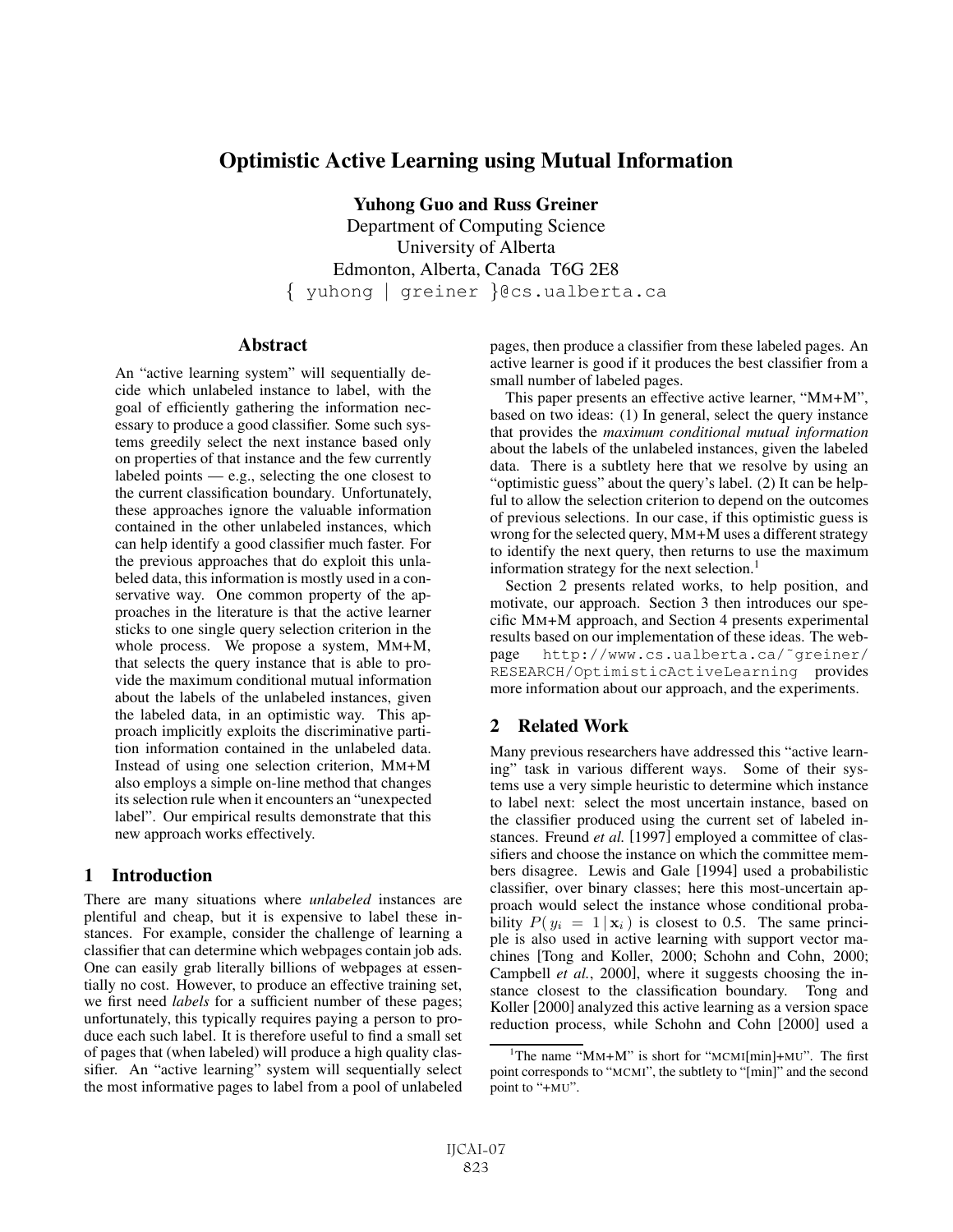heuristic search view. Our MM+M algorithm incorporates this approach as one of its components. While this "most uncertain" approach often works well, we provide empirical results that the complete MM+M system typically works better.

These "most uncertain" approaches decide which instance to select based only on how that instance relates to the current classifier(s), which in turn is based on only a few labeled instances; notice in particular this selection does not depend on the remaining unlabeled instances. As the goal is producing a classifier that has a good generalization performance, it makes sense to use (at least) the marginal distribution  $P(\mathbf{x})$ over this unlabeled data. This motivates a second class of approaches, which use this unlabeled data. Cohn *et al.* [1996] and Zhang and Chen [2002] employed the unlabeled data by using the prior density  $P(x)$  as weights. Roy and Mc-Callum [2001] selected instances to optimize expected generalization error over the unlabeled data. Others also used the clustering distribution of the unlabeled instances: Xu *et al.* [2003] proposed a representative sampling approach that selected the cluster centers of the instances lying within the margin of the support vector machine. Nguyen and Smeulders [2004] presented a mathematical model that explicitly combines clustering and active learning together. McCallum and Nigam [1998] used an EM approach to integrate the information from unlabeled data, while Muslea *et al.* [2002] combined active learning with semi-supervised learning.

Our MM+M uses an "optimistic" information theoretic way to use the unlabeled instances: seek the instance whose *optimistic* label (i.e., the "best" of its possible labels) leads to the maximum mutual information about the labels of the remaining unlabeled instances. This approach implicitly exploits the clustering information contained in the unlabeled data, in an optimistic way.

While this optimistic heuristic typically works, it is occasionally misled. When this happens, MM+M employs a different rule to select the next instance to label. This means our selection process is not as myopic as the other approaches, as it is based on the outcome of the previous instance. Our empirical results show that this component is critical to MM+M's success.

## 3 The MM+M Active Learner

We let **x** denote the input features of an instance,  $y \in \{1, ..., K\}$  denote the class label,<br>  $L = \{(x_1, y_1), ..., (x_n, y_n)\}$  denote the set of labeled  $L = \{ (\mathbf{x}_1, y_1), \ldots, (\mathbf{x}_n, y_n) \}$  denote the set of labeled instances and *U* denote the index set for the unlabeled instances and U denote the index set for the unlabeled data  $\{x_1, ..., x_m\}$ . Here,  $X_U$  refers to the set of unlabeled instances.

Our approach uses probabilistic classifiers that compute the posterior distribution of the class label  $y$ , conditioned on the input **x**; our MM+M implementation uses logistic regression.

#### 3.1 Using Mutual Information

As the goal of active learning is to learn the best classifier with the least number of labeled instances, it may make sense to select the instance whose label provides the most informa-



Figure 1: Problem with Optimizing (1)

tion; i.e., the one we currently know least about:

$$
\underset{i\in U}{\operatorname{argmax}} H(Y_i \,|\, \mathbf{x}_i, L) \,. \tag{1}
$$

where

$$
H(Y_i | \mathbf{x}_i, L) = -\sum_{y_i} P(y_i | \mathbf{x}_i, L) \log P(y_i | \mathbf{x}_i, L)
$$

represents the conditional entropy of the unknown label  $Y_i$ wrt the instance  $x_i$  given the labeled data  $L$ . For binary classes, this measure prefers instances whose conditional distribution  $P(y = 1 | \mathbf{x}, L)$  is closest to 0.5. We refer to this as the "MU-instance" (for "most uncertain").

Unfortunately, this MU approach is limited in that its assessment of an instance involves only the small set of currently-labeled instances (that produce the classifier used in this step) but not the distribution of the other unlabeled instances. To see why this is problematic, consider Figure 1. The MU-instance here will be the one nearest the bisector — "A". Notice, however, this label does not provide as much information about the remaining unlabeled instances as B: As  $B$  is in the midst of a cluster of points, its value will significantly increase our confidence in the labels of the neighbors.

Based on this observation, we propose using a *mutual information criterion* for instance selection: select the instance whose label will provide maximum mutual information about the labels of the remaining unlabeled instances, given the labeled data:

$$
\underset{i\in U}{\operatorname{argmax}}\{H(Y_U\,|\,\mathbf{X}_U,L)-H(Y_U\,|\,\mathbf{X}_U,L,(\mathbf{x}_i,y_i))\}\tag{2}
$$

As the first term in  $(2)$  does not depend on the instance i selected, we can rewrite (2) as:

$$
\underset{i\in U}{\operatorname{argmin}}\,H(Y_U\,|\,\mathbf{X}_U,L,(\mathbf{x}_i,y_i)\,).
$$
 (3)

Assuming we use a parametric probabilistic conditional model  $P(y | \mathbf{x}, \theta)$  for the classification task, and use maximum likelihood for parameter  $\theta$  estimation, then the labeled data  $L + (\mathbf{x}_i, y_i)$  will produce a classifier parameterized by  $\theta_{L+(x_i,y_i)}$ . This allows us to approximate criterion (3) as:

$$
\underset{i\in U}{\operatorname{argmin}} \sum_{u} H(Y_u \,|\, \mathbf{x}_u, \boldsymbol{\theta}_{L+(\mathbf{x}_i, y_i)}\,), \tag{4}
$$

since here  $H(Y_U | \mathbf{X}_U, \boldsymbol{\theta}) = \sum_{u \in U} H(Y_u | \mathbf{x}_u, \boldsymbol{\theta})$ . There-<br>fore, maximizing conditional mutual information corresponds minimizing the classification uncertainty, i.e., minimizing entropy, on unlabeled data set. Minimizing entropy on the unlabeled data has been showed useful in semi-supervised learning [Grandvalet and Bengio, 2005]. A smaller classification uncertainty usually indicates a larger classification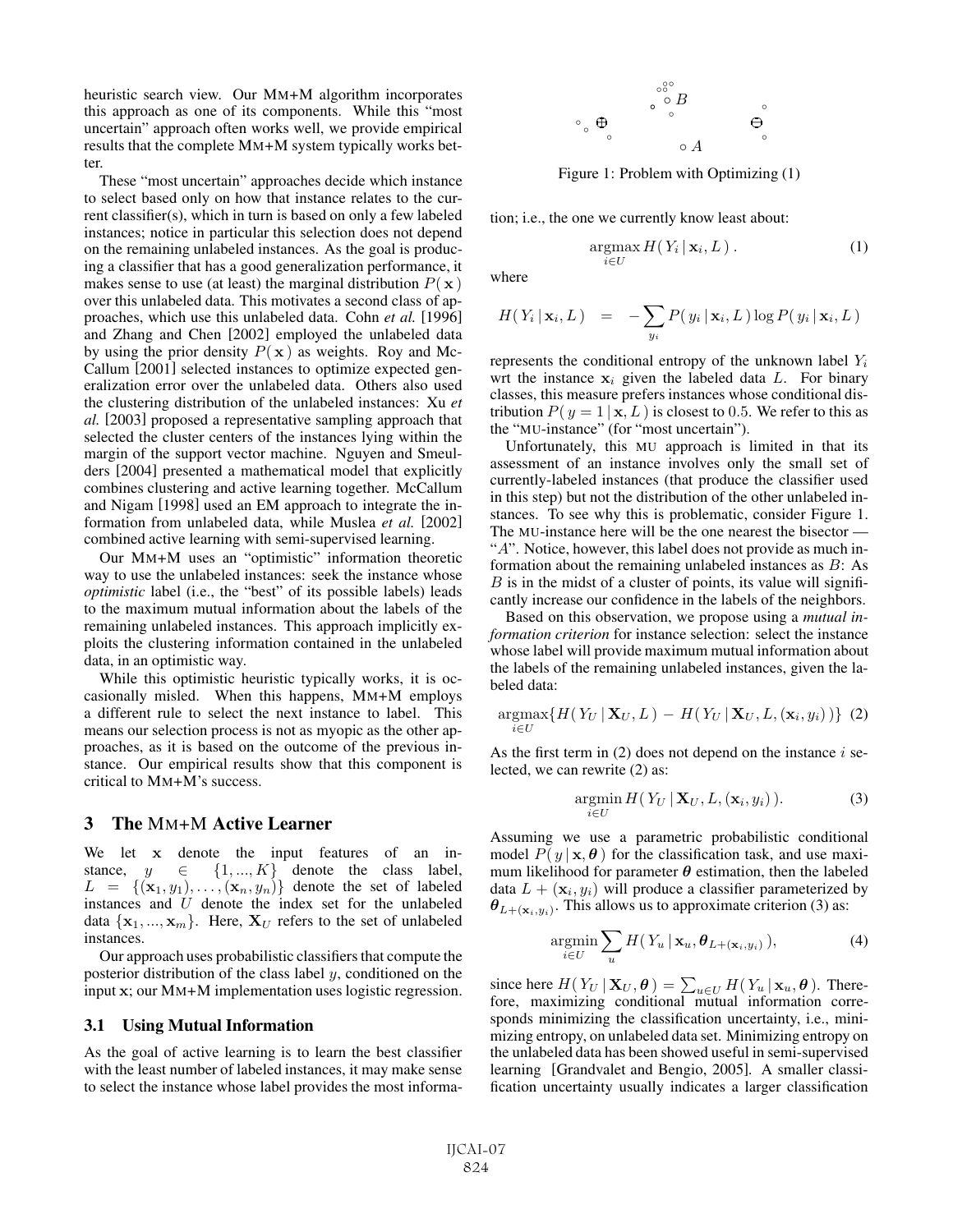

Figure 2: Why should (6) use the Optimistic Assignment?

margin, therefore leading to a better classification performance. As this means our criterion is directly related to optimizing the classification performance, we can view (4) as a discriminative information criterion for selecting query instances.

Unfortunately, (4) can not be used directly since  $y_i$  (the true value of  $x_i$ ) is unknown. One obvious approach to resolve this problem is to use the apparently most-likely value of  $y_i$  based on the conditional model  $\theta_L$  trained on the labeled data  $L$  — i.e., use

$$
y_i^* = \argmax_{y} P(y | \mathbf{x}_i, \boldsymbol{\theta}_L).
$$

Alternatively, Roy and McCallum [2001] chose to take the expectation wrt  $Y_i$ 

$$
\underset{i}{\text{argmin}} \sum_{y} P(y \mid \mathbf{x}_i, \boldsymbol{\theta}_L) H(Y_u \mid \mathbf{x}_u, \boldsymbol{\theta}_{L+(\mathbf{x}_i, y)}) \,. \tag{5}
$$

(We will later refer to this as the "MCMI[avg]-instance".) This corresponds to the "SELF-CONF" approach in [Baram *et al.*, 2004]. Notice both of these approaches use the  $P(y | x_i, \theta_L)$ information determined by the labeled data; unfortunately, in the typical active learning situations where there are very few labeled instances L, the labeled data might lead to a bad classifier, therefore the  $P(y | \mathbf{x}_i, \boldsymbol{\theta}_L)$  will not be helpful. This concern is verified in our empirical study.

We propose instead using an "optimistic" strategy, which takes the  $y$  value that minimizes the entropy term. Using this optimistic strategy, our MCMI[min] approach would compute (4) as

wh

$$
\underset{i \in U}{\operatorname{argmin}} f(i)
$$
\nhere

\n
$$
f(i) = \underset{y}{\min} \sum_{u} H(Y_u | \mathbf{x}_u, \boldsymbol{\theta}_{L+(\mathbf{x}_i, y)}).
$$
\n(6)

Notice this measure will give each candidate  $x_i$  instance its best possible score, over the set of  $y$  labels. For instance, if the classifier is seeking a linear separator, and if there is a setting y for which the classifier based on  $L + (\mathbf{x}_i, y)$  nicely separates the unlabeled data with a wide margin, then (6) will give the score associated with this large margin. We will refer to this optimal  $i^* = \operatorname{argmin}_{i \in U} f(i)$  as the "MCMI[min] instance" instance".

 $\overline{u}$ 

This differs from Roy and McCallum [2001], which chooses  $y$  in a supervised way, as our approach can be viewed as choosing  $y$  in an unsupervised way. This approach is motivated by the "clustering assumption" [Sindhwani *et al.*, 2005]



Figure 3: The MCMI[min] criterion can guess wrong. (Lines 1 and 2 are not shown, to avoid cluttering the image.)

used in many unsupervised and semi-supervised learning algorithms: instances separated by a wide margin usually belong to different classes. This means minimizing classification uncertainty is usually consistent with the underlying clustering partitions.

Example: To make this concrete, consider Figure 2, where each  $\ominus$  and  $\oplus$  is a labeled instance, and the ∘'s are unlabeled. Assigning A the label  $\ominus$  would mean the data is not linearly separable, which would add a great deal of uncertainty to the remaining unlabeled instances; hence the value of  $H(Y_u | \mathbf{x}_u, \boldsymbol{\theta}_{L+(A,\ominus)})$  for each unlabeled instance  $\mathbf{x}_u$  would be high. By contrast, the  $\oplus$  label would not change the support vectors, meaning  $H(Y_u | \mathbf{x}_u, \boldsymbol{\theta}_{L+(A,\oplus)})$  would be essentially unchanged; i.e.,  $H(Y_u | \mathbf{x}_u, \boldsymbol{\theta}_{L+(A,\oplus)}) \approx$  $H(Y_u | \mathbf{x}_u, \boldsymbol{\theta}_L)$ . Hence MCMI[min] would use the "more informative"  $\oplus$  label, if it decides to use A. Now consider B, and observe both  $\oplus$  and  $\ominus$  are consistent with some linear separator. Notice, however, that while the  $\ominus$  label will well specify the label of the points below immediately below it, the  $\oplus$  label will not. This is why MCMI[min] will use the  $\ominus$ label for B.

This assignment clearly depends on the *other* unlabeled instances; e.g., if those 3 instances were just *above* B, then  $mutatis$  mutandis, MCMI[min] would use the  $\oplus$  label. Hence, the min part of MCMI[min] is exploiting relevant nuances of the  $P(x)$  density over the instances themselves, as it seeks the labels with the largest separation margin.

Given the choice between  $A$  versus  $B$ , our MCMI[min] criterion will prefer B, as neither  $(A, \oplus)$  nor  $(A, \ominus)$  will significantly increase the information about the labels for the instances (beyond the information from the other current labels), while  $B$  could be very informative — especially if its label is  $\ominus$ .

#### 3.2 On-Line Adjustment

Potential Problem: There is a potential problem with this approach: at the beginning, when we only have a few labeled data, there may be many consistent parameter settings (read "classifiers"); here, any method, including ours, may well "guess" wrong. To illustrate this, consider seeking a linear separator within the data shown in Figure 3. Which point should be selected next?

Recall that MCMI[min] will seek the instance that could lead to the most certainty over the remaining unlabeled instances. If A is labeled  $\ominus$ , then the resulting set of 3 labeled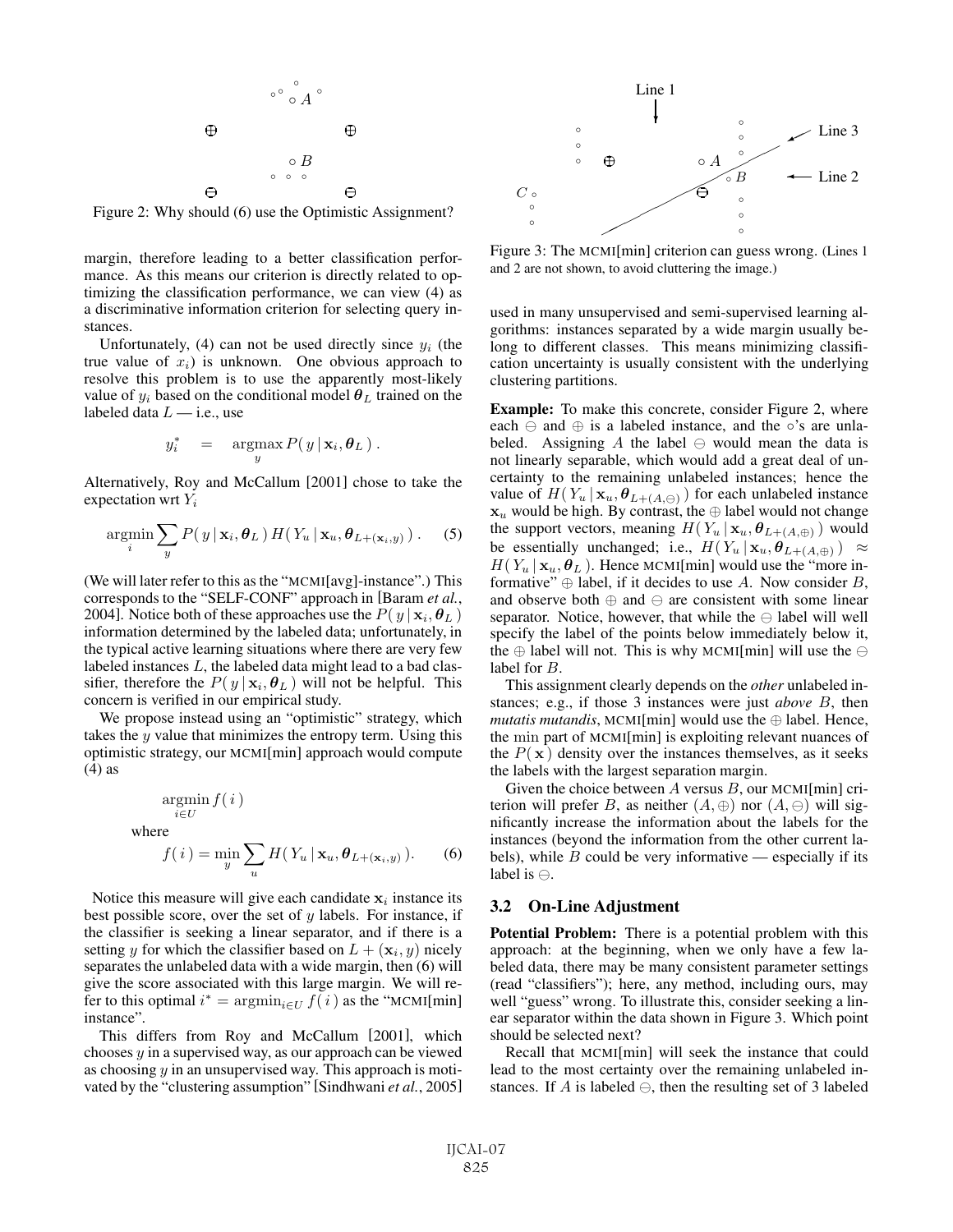$\overline{M}M+M(U:$  indices of unlabeled instances; L: labeled instances) Repeat For each  $i \in U$ , compute  $y(i) := \operatorname{argmin}_{y} \sum_{u} H(Y_u | \mathbf{x}_u, \boldsymbol{\theta}_{L+(x_i,y)})$ <br> $f(i) := \sum_{u} H(Y | \mathbf{x}_u, \boldsymbol{\theta}_{L+(x_i,y)})$  $f(i) := \sum_{u} H(\overline{Y_u}^u | \mathbf{x}_u, \boldsymbol{\theta}_{L+(\mathbf{x}_i,y(i))})$ <br>  $\%$  ie, score hased on this minimum  $y(i)$  y *% ie, score based on this minimum*  $y(i)$  *value*  $f(i^*)$ Let  $i^* := \operatorname{argmin}_i f(i)$ <br>% instance with optima *% instance with optimal* MCMI*[min] score Purchase true label*  $w_i$ <sup>\*</sup> *for*  $\mathbf{x}_i$ <sup>\*</sup> Remove  $i^*$  from U; add  $(\mathbf{x}_{i^*}, w_{i^*})$  to L.<br>If  $w_{i^*} \neq u(i^*)$  then If  $w_{i^*} \neq y(i^*)$ , then<br>Let  $i^* := \text{argmax}$ Let  $i^* := \operatorname{argmax}_{i \in U} H(Y_i | \mathbf{x}_i, L)$ <br>*Purchase true label w<sub>it</sub> for*  $\mathbf{x}_{i^*}$ *Purchase true label*  $w_{i*}$  *for*  $\mathbf{x}_{i*}$ Remove  $i^*$  from  $U$ ; add  $(\mathbf{x}_{i^*}, w_{i^*})$  to  $L$ . until bored. End MM+M Figure 4: The MM+M Algorithm

instances would suggest a vertical dividing line ("Line 1"); in fact, it is easy to see that this leads to the largest margin, which means the highest MCMI[min] score. Our algorithm will therefore select instance A, anticipating this  $\ominus$  label. Now imagine the (unknown) true class dividing line is Line 3, which means our MCMI[min] approach was misled — that is, the optimistic prediction of  $A$ 's label was different from its true label.

At this point, given these 3 labeled instances, MCMI[min] would next select C, anticipating that it would be labeled  $\ominus$ , consistent with a horizontal separating line (Line 2), Unfortunately, this too is wrong:  $C$ 's label is  $\oplus$ , meaning MCMI[min] again guessed wrong. This example suggests it might be helpful to consider a different selection strategy after MCMI[min] has been misled.

Approach: Fortunately, our algorithm can easily detect this "guessed wrong" situation in the immediate next step, by simply comparing the actual label for A with its optimistically predicted label. When they disagree, we propose switching from MCMI[min] to another criterion; here we choose MU. This is done in our MM+M algorithm, shown in Figure  $4<sup>2</sup>$ . If MM+M guesses correctly (i.e., if the label returned for the selected instance is the one producing the minimum entropy), then  $MM+M$  continues to use the MCMI $[\text{min}]$  approach i.e., if it is "converging" to the correct separator, it should keep going. Otherwise, it will select a single MU-instance, to help it locate a more appropriate "split" in the space, before returning to the MCMI[min] criterion.

For our example, once MM+M has seen that it was wrong about A (i.e., A was labeled  $\oplus$  rather than the anticipated  $\ominus$ ),  $MM+M$  will then select a MU-instance — i.e., an instance near the current boundary (Line 2) — which means it will select B. When B is labeled  $\ominus$ , we can come closer to the true separator, Line 3. Notice this means we will be confident that C's label is  $\oplus$ , which means we will no longer need to query this instance. In this case, the information produced by the MU-instance is more relevant than the MCMI[min]-instance.

Section 4 provides empirical evidence that this approach works well.

### 3.3 Approximating Logistic Regression

Recall our system uses logistic regression, which in general takes a set of labeled instances  $L = \{(\mathbf{x}_i, y_i)\}\$ , and seeking the parameters **Θ** that best fit the logistic function<sup>3</sup>

$$
P(y \mid \mathbf{x}) = \sigma(-y \mathbf{x}^T \boldsymbol{\Theta}) \stackrel{\Delta}{=} \frac{1}{1 + \exp(-y \mathbf{x}^T \boldsymbol{\Theta})}.
$$

(We use the obvious variant for multiclass classification [Schein and Ungar, 2005].) We use a regularized version, seeking the **Θ** that minimizes<sup>4</sup>

$$
\ell(\mathbf{\Theta}) = \sum_{i} \log(1 + \exp(-y\mathbf{x}^{T}\mathbf{\Theta})) + \frac{\lambda}{2} ||\mathbf{\Theta}||^{2}.
$$
 (7)

There are a number of iterative algorithms for this computation [Minka, 2003]; we use Newton's method: Θ<sup>new</sup> :=  $\mathbf{\Theta}^{old} - \mathbf{H}_{L}^{-1} \mathbf{g}_{L}$  where

$$
\mathbf{g}_L = \sum_{(x,y)\in L} (1 - \sigma(-y\mathbf{x}^T\mathbf{\Theta})) y \mathbf{x} + \lambda \mathbf{\Theta}
$$

is the gradient based on the labeled dataset L and

$$
\mathbf{H}_{L} = -\sum_{(\mathbf{x}, y) \in L} \sigma(\mathbf{\Theta}_{L}^{T} \mathbf{x}) \left(1 - \sigma(\mathbf{\Theta}_{L}^{T} \mathbf{x})\right) \mathbf{x} \mathbf{x}^{T} - \lambda \mathbf{I}
$$

is the Hessian. If there are  $n$  instances of  $d$  dimensions, this requires  $O(n d^2)$  time per iteration. To compute each MCMI[min] instance, our MM+M algorithm (Figure 4) will have to compute parameters  $|U| \times K$  times, as this requires computing  $\Theta_{L+(\mathbf{x}_i,y)}$  for each  $i \in U$  and each of the K classes  $Y_i$ .

In order to save computational cost, we use a simple way to approximate these parameters: Assuming we have a good estimate of  $\Theta_L$ , based on the  $\mathbf{g}_L$  and  $\mathbf{H}_L$ , we can then approximate the values of **<sup>Θ</sup>**<sup>L</sup>+(**x**i,yi), by starting with that **<sup>Θ</sup>**<sup>L</sup> value and performing just one update iteration, based on the new values of  $\mathbf{g}_{L+(\mathbf{x}_i,y_i)}$  and  $\mathbf{H}_{L+(\mathbf{x}_i,y_i)}$ :

$$
\Theta_{L+(\mathbf{x}_i,y_i)} := \Theta_L - \mathbf{H}_{L+(\mathbf{x}_i,y_i)}^{-1} \mathbf{g}_{L+(\mathbf{x}_i,y_i)}
$$

Moreover, there are easy ways to approximate  $\mathbf{H}_{L+\left(\mathbf{x}_i,y_i\right)}^{-1}\mathbf{g}_{L+\left(\mathbf{x}_i,y_i\right)}$  based on  $\mathbf{H}_{L}^{-1}\mathbf{g}_{L}$ .

## 4 Experiments

To investigate the empirical performance of our MM+M algorithm, we conducted a set of experiments on many UCI datasets [UCI, 2006], comparing MM+M with several other active learning algorithms. The four primary algorithms we considered are:

- 1. MCMI[min]+MU: current MM+M algorithm
- 2. MCMI[min]: always use the MCMI[min]-instance

<sup>&</sup>lt;sup>2</sup>This requires  $O(|U|^2)$  time to make each selection: first iterat-<br>over each  $i \in U$  then for each such i iterating over each  $u \in U$ ing over each  $i \in U$ , then for each such i, iterating over each  $u \in U$ when computing the  $f(i)$  score. For larger datasets, would could use sampling, for both loops.

<sup>&</sup>lt;sup>3</sup>Of course, we include  $x_0 = 1$  within each  $\mathbf{x}_i$  to avoid the need explicitly separate out the constant bias term to explicitly separate out the constant bias term.

<sup>&</sup>lt;sup>4</sup>In our experiments, we used  $\lambda = 0.01$  in binary classes, and  $= 1$  for others  $\lambda = 1$  for others.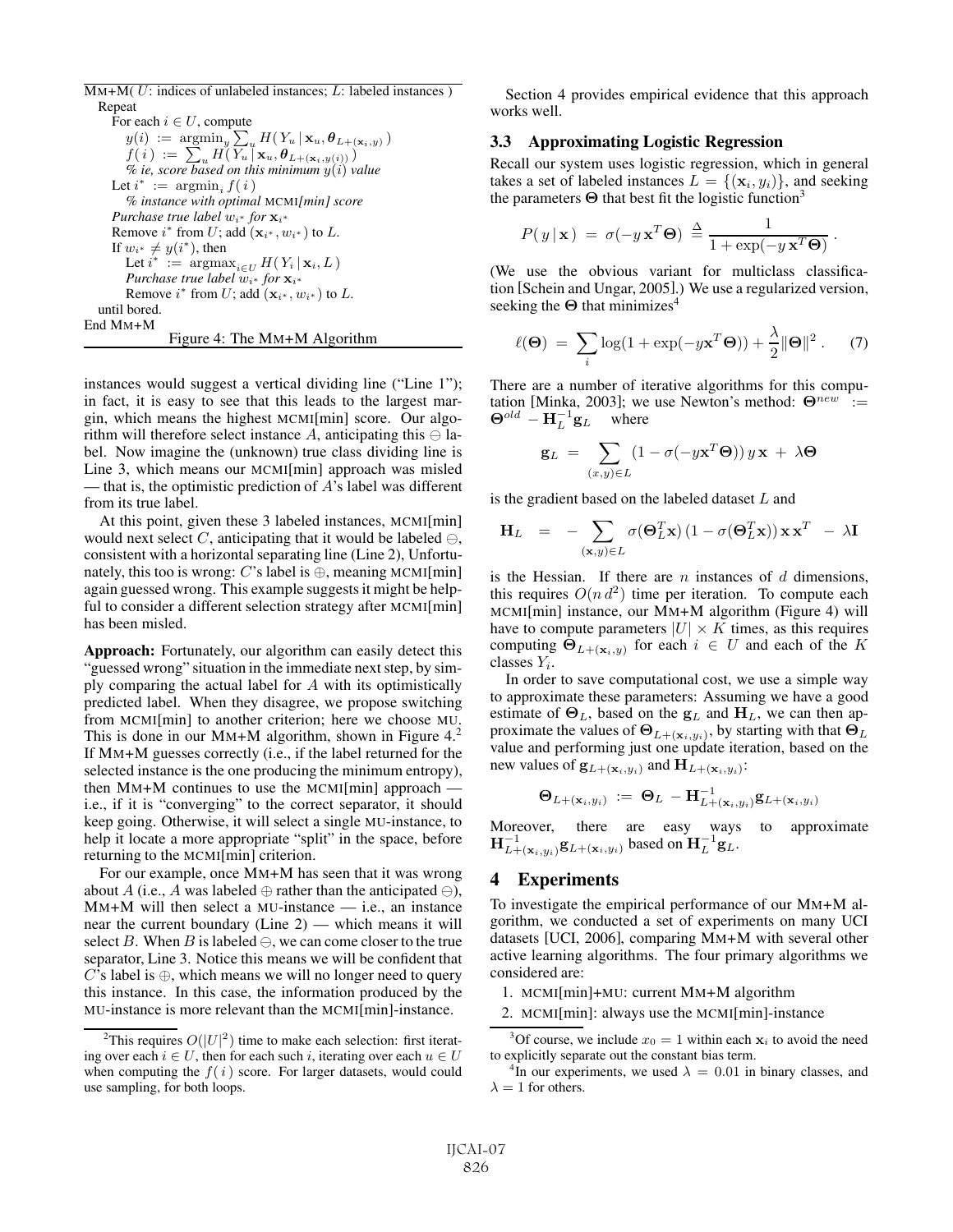

Figure 5: Comparing active learners on various UCI datasets

- 3. MCMI[avg]: differs from MCMI[min] by averaging over the  $y$  values (5) rather than taking the minimum (6) (note, this is same as the SELF-CONF in [Baram *et al.*, 2004])
- 4. MU: "most uncertain"; based on (1)

We consider the following 17 UCI datasets (we show the name, followed by its number of classes, number of instances and the number of attributes): AUS-TRALIAN(2;690;14), BREAST(2;286;9); CLEVE(2;303;13); CRX(2;690;15), DIABETES(2;768;8), FLARE(2;1389;13), GERMAN(2;1000;20), GLASS2(2;163;9), HEART(2;270;13), HEPATITIS(2;155;20), MOFN(2;10;300), PIMA(2;768;8),  $VOTE(2;435;15),$ <sup>5</sup> IRIS(3;150;4), LYMPHOGRAPHY(4;148; 18) and VEHICLE(4;846;18). Note each of the last 3 datasets has strictly more than 2 classes.

For each dataset, we ran 30 trials. For each trial, we first randomly selected 1/3 of the instances from each class to serve as the test data. From the remaining  $2/3$ , we randomly picked k labeled instances from each class to form the initial labeled set L, where  $k = 2$  for binary-class databases,<br>and  $k = 1$  for multiclass databases  $^6$  and left the remaining and  $k = 1$  for multiclass databases,<sup>6</sup> and left the remaining instances as the unlabeled pool. Each of the active learners then sequentially selects  $100$  instances<sup>7</sup> from the unlabeled pool to add to the labeled set. Every time a new instance is labeled, that active learner then retrains a new classifier on the increased labeled set and evaluates its performance on the test set. In general, let  $acc_i(D, A[m])$  be the accuracy of the classifier learned after the A active learner has added  $m$  labels to the  $D$  database, on the *i*th run, and let  $acc(D, A[m])$  be the average of this accuracy values, over the 30 runs,  $i = 1..30$ .

Our MM+M ("MCMI[min]+MU") wins on most datasets. Figure 5 shows these averaged *acc*( D, A[m] ) results for 4 datasets. The PIMA graph shows that MM+M can do well even when MU does relatively poorly. The fact that MCMI[min], which did not include the "MU-correction", does comparably to MM+M shows that MM+M did not need this correction here. Now consider BREAST, and notice that MCMI[min] was the worst performer here, while MM+M was able to match MU's performance — i.e., here the MUcorrection was essential. (We observed here that MM+M used this MU-correction as often as possible — i.e., for essentially every other query.) That is, when MCMI[min] is working well, MM+M can capitalize on it; but when MCMI[min] is misled, MM+M can then fall back on the alternative MU approach. In the third database, VEHICLE, we see that MM+M in fact does better than both MU and MCMI[min]. (This dataset also shows that MM+M system can perform well even

<sup>&</sup>lt;sup>5</sup>As suggested in [Holte, 1993], we remove the 'Physician-freefreeze" variable from the VOTE data, as it alone leads to 99% accuracy.

 $6$ Active learning is harder for small starting Ls, and our starting size is smaller than many other projects; e.g., Schein and Ungar [2005] began with at least 20 instances, and Nguyen and Smeulders [2004] with 10 instances.

<sup>&</sup>lt;sup>7</sup>We used fewer for the 3 smallest databases.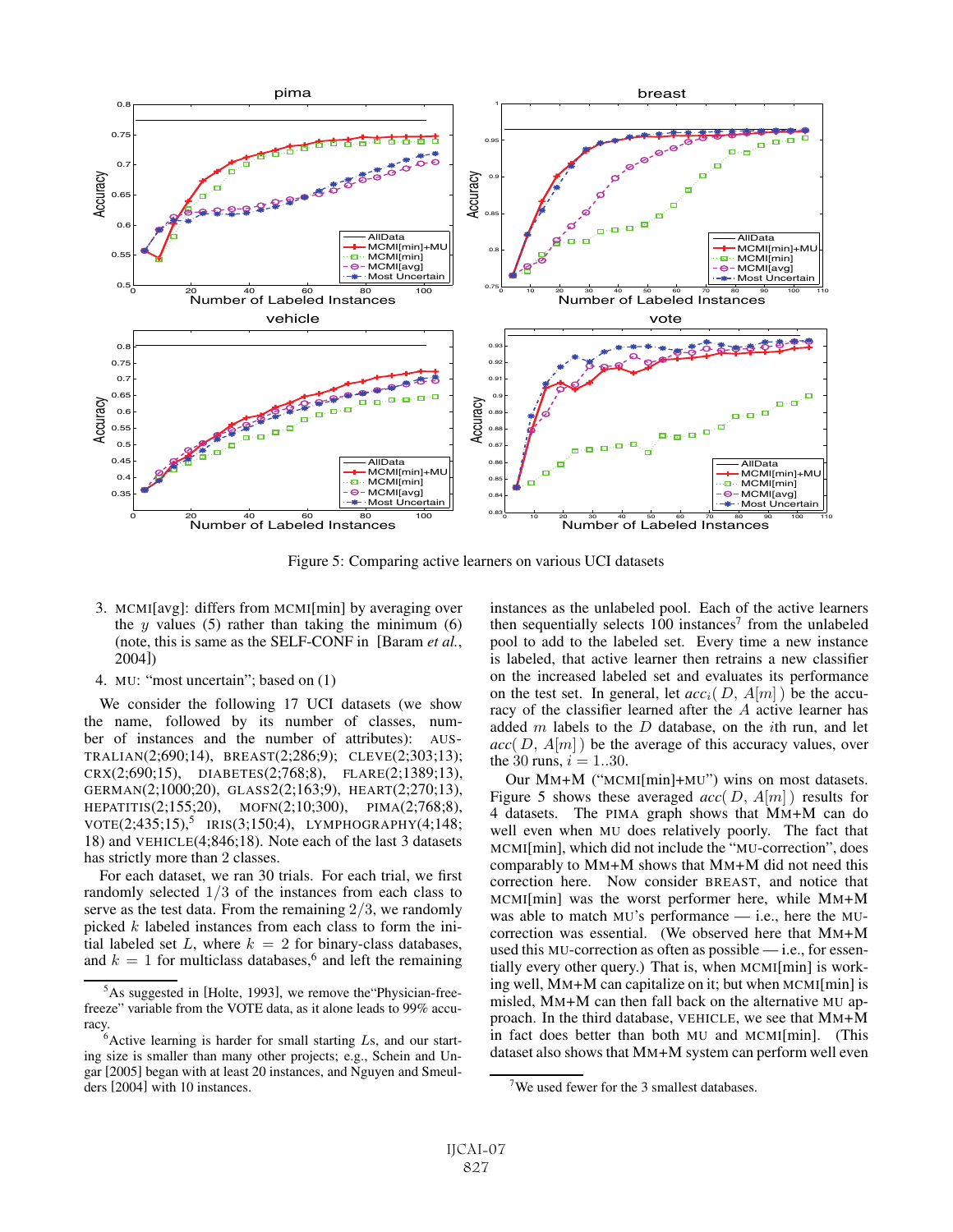| database                | <b>VS MU</b>                   | vs MCMI[min]                   | vs MCMI[avg]                   | vs Random      | <b>VS MU-SVM</b>    |
|-------------------------|--------------------------------|--------------------------------|--------------------------------|----------------|---------------------|
| AUSTRALIAN*             | 58/<br>$0 (+)$                 | 1/<br>0(0)                     | 24/<br>$\overline{0}$<br>$(+)$ | $11/14$ (-)    | $16/0 (+)$          |
| BREAST*                 | $0(-)$<br>0/                   | 94/<br>$\overline{0}$<br>$(+)$ | 56/<br>$0 (+)$                 | 88/<br>$0 (+)$ | $0/53(-)$           |
| $CLEVE$ <sup>*</sup>    | 56/<br>$\theta$<br>$(+)$       | 10/<br>$0 (+)$                 | 32/<br>$0 (+)$                 | 26/<br>$0 (+)$ | 77/0<br>$(+)$       |
| CORRAL                  | 5/14(0)                        | 44 /<br>$2(+)$                 | 1/<br>0(0)                     | 13/<br>$0 (+)$ | $0/23(-)$           |
| <b>CRX</b>              | 80/<br>$\overline{0}$<br>$(+)$ | 0/<br>$5(-)$                   | 26/<br>$0 (+)$                 | $8(-)$<br>2l   | 13/ 0 $(+)$         |
| DIABETES*               | 87/<br>$\overline{0}$<br>$(+)$ | 1(0)<br>0/                     | 87/<br>$1(+)$                  | $11/12$ (+)    | $73/8 (+)$          |
| $FLARE*$                | 53/<br>$\overline{0}$<br>$(+)$ | 41 /<br>$0 (+)$                | 55 /<br>$0 (+)$                | $27/2 (+)$     | 59/ 1 $(+)$         |
| GERMAN <sup>*</sup>     | 42/<br>$0 (+)$                 | 18/<br>$0 (+)$                 | 77/<br>$0 (+)$                 | $0 (+)$<br>0/  | <b>91</b> / 0 $(+)$ |
| $GLASS2^*$              | 38/<br>$\overline{0}$<br>$(+)$ | 4/<br>$0 (+)$                  | 24 /<br>$0 (+)$                | 8/<br>$0 (+)$  | 17/ 0 $(+)$         |
| $HEART^*$               | 30/<br>$\bf{0}$<br>$(+)$       | 19/<br>$\overline{0}$<br>$(+)$ | 20/<br>$0 (+)$                 | $0 (+)$<br>0/  | $29/0 (+)$          |
| HEPATITIS*              | $\overline{0}$<br>7/<br>$(+)$  | 0/<br>0(0)                     | 6/<br>$0 (+)$                  | 0(0)<br>0/     | 50/ 0 $(+)$         |
| <b>MOFN</b>             | $33(-)$<br>0/                  | 93/<br>$0 (+)$                 | 67/<br>$0 (+)$                 | 31/<br>6(0)    | 0/37(0)             |
| $PIMA^*$                | $2 (+)$<br>85/                 | 2l<br>$0 (+)$                  | 84/<br>$2 (+)$                 | 0(0)<br>0/     | $36/13 (+)$         |
| <b>VOTE</b>             | $0/27(-)$                      | 97 /<br>0<br>$(+)$             | 0/<br>$0(-)$                   | $0 (+)$<br>2l  | $0/16$ (-)          |
| <b>IRIS</b>             | 68/<br>$\mathbf{1}$<br>$(+)$   | 17/<br>$0 (+)$                 | 23(0)<br>13/                   | $38/1 (+)$     | $-1$<br>$-$ ()      |
| VEHICLE*                | 56/<br>$\Omega$<br>$(+)$       | 84/<br>$\Omega$<br>$(+)$       | 38/<br>$\overline{0}$<br>$(+)$ | $0/19(-)$      | $-1$<br>$-$ ()      |
| <b>LYMPHOGRAPHY</b>     | $\overline{4}$<br>0/<br>(0)    | 0/<br>$1(-)$                   | $30 (-)$<br>0/                 | $0/2(-)$       | $-$ ()<br>$-1$      |
|                         |                                |                                |                                |                |                     |
| <b>TOTAL W/L/T</b>      | 12/3/2                         | 10 / 1/6                       | 13/2/2                         | 7/2/8          | 10 / 4 / 0          |
| <b>Signed Rank Test</b> | 12/3/2                         | 12/2/3                         | 13/1/3                         | 10/3/4         | 9/4/1               |

Table 1: Comparing MM+M to other Active Learners. (See text for descriptions of notation.)

when there are more than 2 classes.) In all of these examples (and many others), we see that  $MM+M \rightarrow a$  composition of MCMI[min] and MU — typically does at least as well as either of these two approaches individually, and often better.

Even though the MCMI[avg] approach (of *averaging* over the possible  $y$  values) is intuitive, the PIMA graph shows that it can work worse than the (at first counter-intuitive) MCMI[min] system. But not always: MCMI[avg] is better than MCMI[min] for BREAST.

Our MM+M did not always win: The final graph shows that MU is best for the VOTE database. We see, however, that MM+M is still close.

Of course, these 4 graphs are only anecdotal. Moreover, even here we find that different active-learners are best for some, but not all, of the 100 evaluation points, where each corresponds to a specific number of additional labeled instances. We present two evaluations to help quantify this comparison. First, we quantify the quality of the different learners by counting the number of times that one algorithm was significantly better than another over the 100 evaluation points, at the  $p < 0.05$  level based on a 2-sided paired t-test. (We did not not bother with a Bonferroni correction, as this is just to quickly determine which differences, at each specific evaluation point, appears significant.) We used this to compare MM+M with each other active learner  $A \in \{MU, MCMI[min], MCMI[avg]\},$  over all 17 databases. The results are shown in Table 1, whose entries are of the form "#MM+M-wins / #A-wins (s)", where A is the algorithm associated with the column. (We will explain the parenthesized "(s)" value below.) An entry is bold if MM+M was statistically better at least 5 more times than it was statistically worse. Each entry in the "TOTAL W/L/T" row shows the number of datasets where  $MM+M$  "dominated" by this " $> 5$  measure", when it lost by this same quantity, versus tied. We also note that, wrt these 4 active learners, our MM+M was the best active learner for 11 of the 17 databases (in that it was at least as good as the other 3 approaches, and strictly better than at least one); we marked each such database with a "\*".

To describe our second set of evaluations, note that the 100 numbers  $\{acc(D, A[m])\}_{m=1}^{100}$  characterize the performance<br>of A on D. We therefore ran a Wilcoxon signed rank test to of A on D. We therefore ran a Wilcoxon signed rank test to determine whether these scores were significantly better for MM+M, or for the "challenger" associated with the column. This produced the parenthesized value "(s)" in each entry in Table 1, which is "+" if this signed rank test suggests that  $MM+M$  is statistically better than the alternative algorithm  $A$ at the  $p < 0.05$  level, is "-" if this test suggests that A is statistically better at  $p < 0.05$ , and is "0" otherwise. (Hence, this test suggests that MM+M was statistically better than MU on the AUSTRALIAN database, but it was statistically worse on the BREAST database, and is comparable for CORRAL.)

The numbers at the very bottom of Table 1 are the totals for this signed rank test; they are in a similar form as the first evaluation, i.e., the number of datasets where MM+M was better/worse/tied. Hence, the Wilcoxon signed rank test shows that MM+M is statistically better than MU for 12 of the 17 datasets, worse on 3, and tied in the remaining 2. Notice the results of this Ranked Sign test is very similar to our other (ad hoc) scoring measure. We also computed 2-sided t-tests over this data, and found that it also produced very similar results; see http://www.cs.ualberta.ca/˜greiner/ RESEARCH/OptimisticActiveLearning .

We also considered two other active learners. The "RAN-DOM" learner simply selected instances at random. The final learner, "MU-SVM", uses a (linear kernel) SVM, and selects